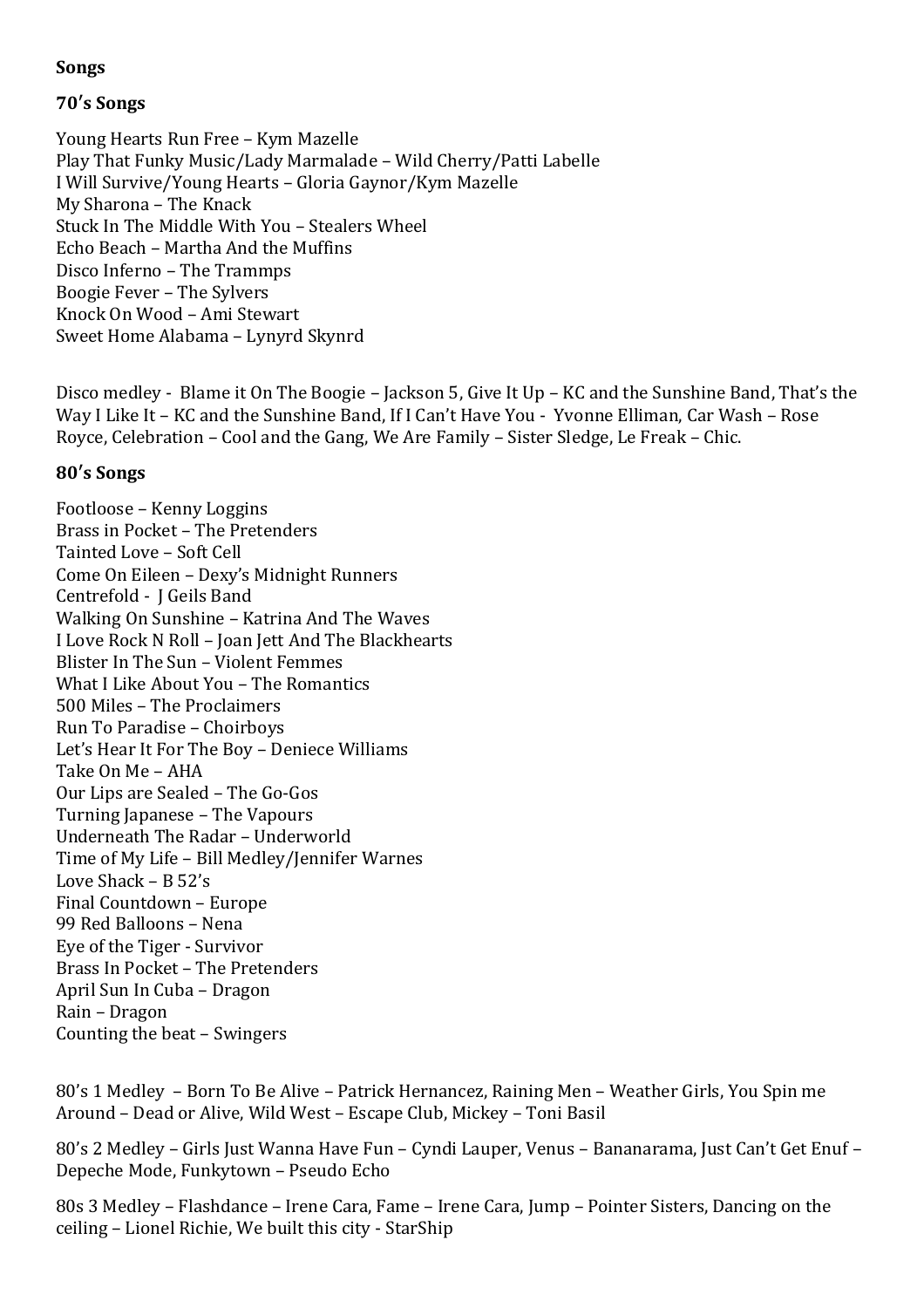#### **90′s and Now Songs**

Somebody that I used to Know - Gotye Teenage Dirtbag – Wheatus Wonderwall - Oasis Groovers In The Heart – Dee-lite Murder On The Dance Floor – Sophie Ellis Bextor The Middle – Jimmy Eat World Price Tag – Jessie J Unbelievable – EMF Hard to Handle – The Black Crowes Song 2 – Blur Rehab – Amy Winehouse Take Me Out – Franz Ferdinand Are You Gonna be My Girl – Jet Sex On Fire – Kings Of Leon Stacey's Mom – Fountains of Wayne Lonely Boy – The Black Keys Call me Maybe – Carly Rae Jepson Forget You – Cee Lo Green Shimmer – Fuel Kids – Robbie Williams and Kylie Minogue Save Tonight – Eagle Eye Cherry I Believe in a Thing Called Love – The Darkness Heavy Cross – Gossip Mother Mother – Tracy Bonham What's Up – 4 Non Blondes Evie – Stevie Wright Locked out of Heaven – Bruno Mars Get Lucky – Daft Punk Happy – Pharrell Williams Need you Tonight – INXS New Sensation – INXS Sexy and I know it – LMFAO Rather Be – Clean Bandit Wake Me Up – Aviicii Treasure – Bruno Mars Sing – Ed Sheeran Ugly Heart – GRL All About that Bass – Meghan Trainor Uptown Funk – Mark Ronson Sing it Back – Moloko Live Louder - Nathaniel

#### Acoustic set

Sing – Ed Sheeran Better Be Home Soon – Crowded House Dock of the Bay – Otis Redding Valerie – Amy Winehouse Closer – Nee-Yo I'm Yours – Jason Mraz Layla – Eric Clapton Addicted to You – Aviicii Brown Eyed Girl – Van Morrison